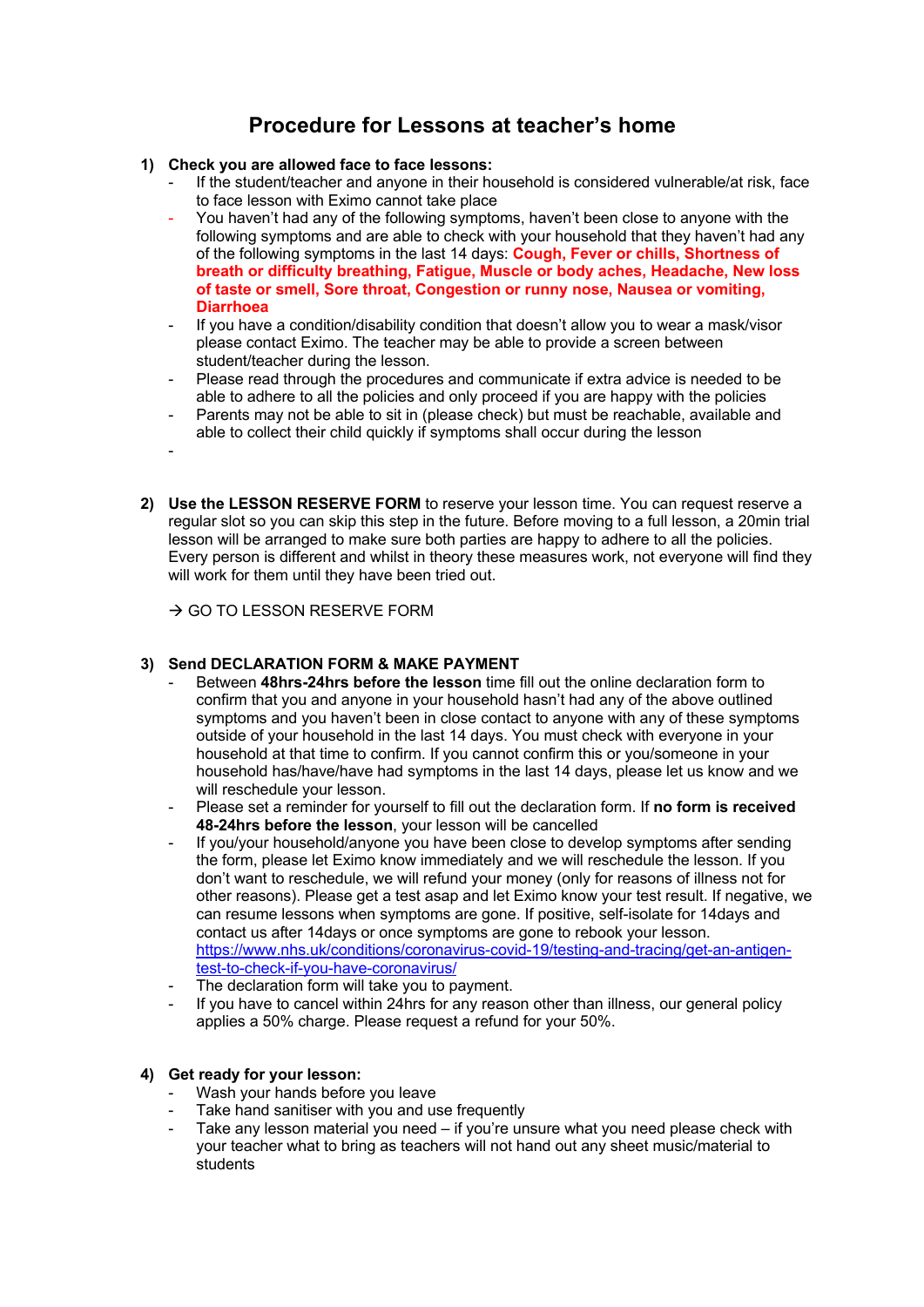- Parents to make sure they are available and in close proximity to the lesson in case it needs to be stopped if symptoms appear
- Parents are advised to stay out of the lesson to minimise the number of people in a room. In this case we can set up a live stream of the lesson so parents can follow/have an input into the lesson. Please contact Eximo in advance to check if parents can sit in or alternatively request a Zoom streaming link. If parent/adult can stay with the child, they also must wear face protection
- Do not pack any foods to be taken into the lesson, take drinks in a bottle where it can stay/be put back in during the lesson
- It might be a good idea to use the toilet before departure to avoid going at the teacher's home
- Put on your chosen face protection!
- Both teachers and students must wear a face mask and/or a face shield. Face masks are more likely to protect others than yourself and face shields are more likely to protect yourself than others. Please keep this in mind when choosing just one of the other. For face mask use please watch https://www.youtube.com/watch?v=ciUniZGD4tY For visor use please watch https://www.youtube.com/watch?v=EATqw6m44RY and follow the instructions in the video. Please check out our blog to read why they are necessary and how to make it more fun for kids. Please turn up with your protective choice on, ready for the lesson.

# **The following are government guidelines in wearing face coverings:**

- wash your hands thoroughly with soap and water for 20 seconds or use hand sanitiser before putting a face covering on, and before and after removing it
- when wearing a face covering, avoid touching your face or face covering, as you could contaminate them with germs from your hands
- § change your face covering if it becomes damp or if you've touched it
- continue to wash your hands regularly
- change and wash your face covering daily
- § if the material is washable, wash in line with manufacturer's instructions. If it's not washable, dispose of it carefully in your usual waste
- § You can make face-coverings at home. Find guidance on how to wear and make a facecovering on GOV.UK

## **5) Ready to go:**

To get to the lesson please follow government guidelines stating: Avoiding using public transport, and aiming to walk, cycle, or drive instead. If using public transport is necessary, wearing a face covering is mandatory

## **6) Entering the teacher's home:**

- The teacher has a duty for you to find their home thoroughly cleaned before your arrival. If you find this unsatisfactory, please contact Eximo immediately.
- Please arrive on time, not early/late, we cannot enter the teacher's home before your lesson time and your lesson time cannot be extended if you are late
- Your Teachers will open/close doors for you, please follow them socially distanced (1m+) to their hand washing facility and wash your hands. Soap, sanitiser and disposable towels will be provided

# **7) Starting your lesson:**

- Socially distanced follow your teacher to the teaching space
- The teaching room will be as ventilated as possible
- Your teacher will show you your marked-out space to sit/stand during the lesson
- For **Piano** lessons, this will be a distance of 1m+ at all times and maintain 2m wherever and whenever possible
- For **Singing** lessons this will be a distance of at least 2m apart, where possible 3m or better, as far as possible without compromising the lesson quality.